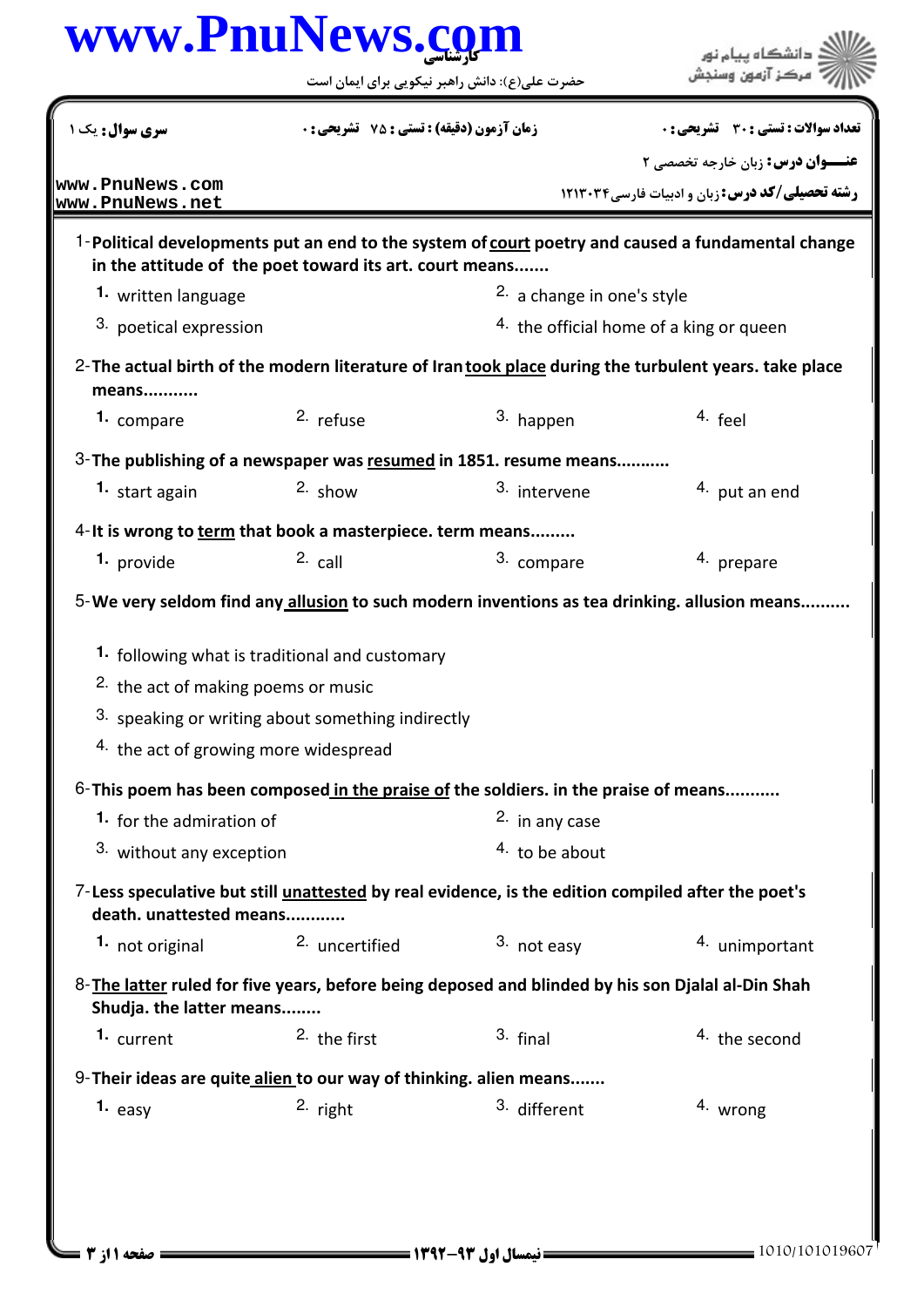## كارشناسي **[www.PnuNews.com](http://www.PnuNews.com)**

حضرت علي(ع): دانش راهبر نيكويي براي ايمان است



| سری سوال: یک ۱                     | <b>زمان آزمون (دقیقه) : تستی : 75 ٪ تشریحی : 0</b>                                                 |                 | <b>تعداد سوالات : تستي : 30 ٪ تشريحي : 0</b>                                                             |  |
|------------------------------------|----------------------------------------------------------------------------------------------------|-----------------|----------------------------------------------------------------------------------------------------------|--|
|                                    |                                                                                                    |                 | <b>عنـــوان درس:</b> زبان خارجه تخصصی ۲                                                                  |  |
| www.PnuNews.com<br>www.PnuNews.net |                                                                                                    |                 | <b>رشته تحصیلی/کد درس:</b> زبان و ادبیات فارسی ۱۲۱۳۰۳۴                                                   |  |
|                                    | deepest agonies of the spirit to those who write for fun. agony means                              |                 | 10-The practice is the production of literature by writers of all types, from those who write out of the |  |
| 1. a lot of poor quality work      |                                                                                                    |                 |                                                                                                          |  |
|                                    | 2. great ability in producing works of arts                                                        |                 |                                                                                                          |  |
| 3. good education and manners      |                                                                                                    |                 |                                                                                                          |  |
|                                    | 4. very great pain or suffering of the mind or body                                                |                 |                                                                                                          |  |
|                                    | 11-Another initiative of the Amir-i Kabir was the founding of a school in Tehran.                  |                 |                                                                                                          |  |
| 1. polytechnic                     | $2.$ tragedy                                                                                       | 3. preferment   | <sup>4.</sup> amateur                                                                                    |  |
| sides.                             | 12- The ancient of Persian literature was attacked by the forces of change from several            |                 |                                                                                                          |  |
| 1. reverence                       | 2. structure                                                                                       | 3. exaggeration | 4. estimate                                                                                              |  |
|                                    | 13-What a nice that we are both here at this time of the year.                                     |                 |                                                                                                          |  |
| 1. sojourner                       | 2. excess                                                                                          | 3. coincidence  | 4. verse                                                                                                 |  |
|                                    | 14-He is reputed to have been among other things a baker's  and manuscript-copyist.                |                 |                                                                                                          |  |
| 1. office                          | 2. strophe                                                                                         | 3. rebald       | 4. apprentice                                                                                            |  |
|                                    | 15-The of computers were quiete different from modern models.                                      |                 |                                                                                                          |  |
| 1. faisehood                       | 2. parody                                                                                          | 3. prototype    | 4. humour                                                                                                |  |
|                                    | 16-It is study of the rhythm, pause, tempo, stress, and pitch features of a language. it refers to |                 |                                                                                                          |  |
| 1. prosody                         | 2. typography                                                                                      | 3. deputy       | 4. humanity                                                                                              |  |
|                                    | 17-It is a funeral song or poem for the dead. it refers to                                         |                 |                                                                                                          |  |
| $1.$ poet                          | 2. threnody                                                                                        | 3. wage         | 4. ability                                                                                               |  |
|                                    | 18-It is a short story told in the form of a poem. it refers to                                    |                 |                                                                                                          |  |
| 1. episode                         | $2.$ term                                                                                          | 3. ballad       | 4. corps                                                                                                 |  |
|                                    | 19-It is a story or novel about things which did not really happen. it refers to                   |                 |                                                                                                          |  |
| 1. minstrel                        | 2. constitution                                                                                    | 3. fiction      | 4. circulation                                                                                           |  |
|                                    | 20-It is a piece of writing praising somebody or something. it refers to                           |                 |                                                                                                          |  |
| 1. mourning                        | <sup>2.</sup> doctrine                                                                             | $3.$ leading    | 4. panegyric                                                                                             |  |
|                                    |                                                                                                    |                 |                                                                                                          |  |